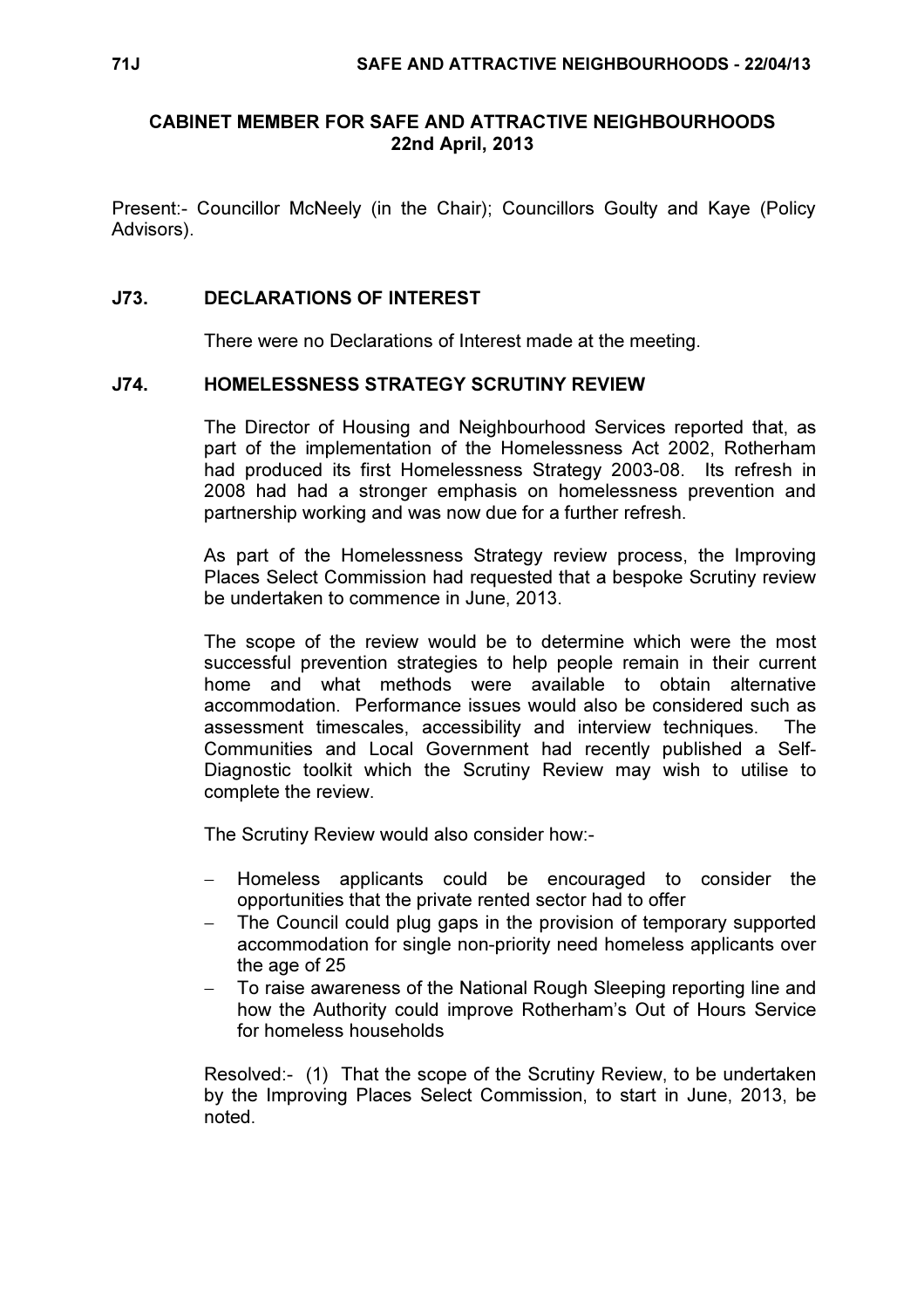(2) That once the Scrutiny Review had been completed, a report be submitted to the Cabinet Member detailing a proposed revised Homelessness Strategy 2013-18.

# J75. EXCLUSION OF THE PRESS AND PUBLIC

 Resolved: - That, under Section 100A(4) of the Local Government Act 1972, the press and public be excluded from the meeting for the following items of business on the grounds that they involve the likely disclosure of exempt information as defined in those paragraphs indicated below of Part I of Schedule 12A to the Local Government Act 1972 (as amended 2006 – information relates to finance and business affairs).

# J76. INTRODUCTORY REVIEW APPEAL PANEL

 It was noted that an Introductory Tenancy Review Panel had been held on 9th April, 2013, comprising Councillors Read (in the Chair), Ellis and Falvey to review a decision to terminate an Introductory Tenancy.

The decision made by the Anti-Social Behaviour Officer to serve a Notice of Proceedings of Possession on 12th March, 2013 had been confirmed by the Panel.

Resolved:- That the Panel's decision be noted.

(Exempt under Paragraph 2 of the Act - information likely to reveal the identity of an individual

### J77. NEIGHBOURHOOD CENTRES REVIEW

 The Director of Housing and Neighbourhood Services presented the Neighbourhood Centres Review findings to date and proposals for the way forward.

A recent review of communal facility charges had identified that the current charging system was fair and equitable and should be retained. However, a number of tenants were paying for a Centre that they did not utilise. Based on the issues outlined in the report, a further review and appraisal had been initiated on a Centre by Centre basis to determine options for future use.

Discussion ensued on the report with the following issues raised:-

- − Impact of the Universal Credit and "bedroom tax" on tenants' ability to pay
- − Use of the Centres by staff
- − Encouraged usage by third sector organisations
- − Possibility of third sector organisations being able to access grant funding
- − Geographical split